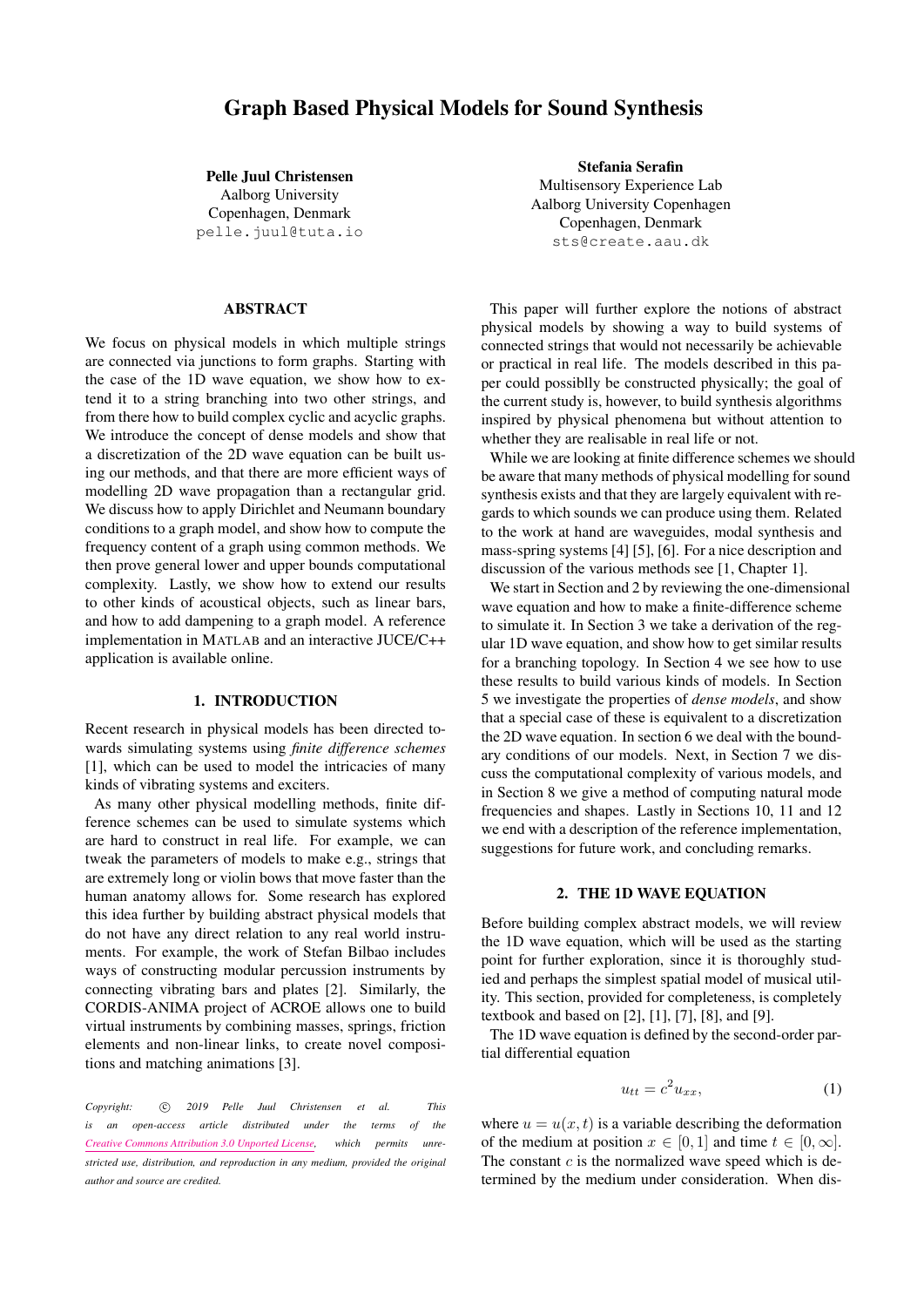cretized, Equation [\(1\)](#page-0-1) looks like

<span id="page-1-1"></span>
$$
\delta_{tt}u_l^n = c^2 \delta_{xx}u_l^n, \qquad (2)
$$

where the finite difference operators  $\delta_{tt}$  and  $\delta_{xx}$  are defined as

$$
\delta_{tt}u_l^n = \frac{1}{k^2}(u_l^{n+1} - 2u_l^n + u_l^{n-1}) \approx \frac{d^2u}{dt^2},\qquad(3)
$$

$$
\delta_{xx}u_l^n = \frac{1}{h^2}(u_{l+1}^n - 2u_l^n + u_{l+1}^n) \approx \frac{d^2u}{dt^2}.
$$
 (4)

To implement this model, we expand the temporal opera-tor in Equation [\(2\)](#page-1-1) and isolate  $u_l^{n+1}$  to get

$$
u_l^{n+1} = k^2 c^2 \delta_{xx} u_l^n + 2u_l^n - u_l^{n-1},
$$
 (5)

# 3. TWO-BRANCH AND N-BRANCH TOPOLOGIES

<span id="page-1-0"></span>The 1D wave equation can be considered an idealization of a real physical string (e.g. a guitar string) under low amplitude conditions. We can represent this using a graph with two nodes and one edge, as seen in Figure. [1.](#page-1-2) a).

<span id="page-1-2"></span>

Figure 1. a) A line topology model — a string viewed as a graph with two nodes and one edge. b) A branching topology model — one string branching out into two other strings.

Once we look at our system as a graph, a new perspective arises: if we can build this kind of graph, what other graphs can we create? In this section we will look at the case of a *branching* topology — one string segment connected to two other string segments through one node, as visualized in Figure [1.](#page-1-2) b). We will investigate how to model wave propagation on such a graph.

<span id="page-1-3"></span>

Figure 2. A section of a line topology string view as a lumped mass-spring network.

To understand the branching topology we must first look at the line topology more in-depth. We will be using a derivation found in [\[1,](#page-6-0) Chapter 6] and similarly in [\[8\]](#page-6-7). In Figure [2.](#page-1-3) we see a section of a string viewed as a network of masses connected via springs. The dynamics of the mass  $u_l$  will be defined by the ordinary differential equation

<span id="page-1-4"></span>
$$
m\frac{d^2u_l}{dt^2} = f_{l+1,l} - f_{l,l-1},
$$
\n(6)

where m is the mass of the node and e.g.  $f_{l+1,l}$  is defined by

<span id="page-1-5"></span>
$$
f_{l+1,l} = \kappa (u_{l+1} - u_l), \tag{7}
$$

which is the force caused by the spring between  $u_{l+1}$  and  $u_l$ , where  $\kappa$  is the spring constant.

Combining Equations [\(6\)](#page-1-4) and [\(7\)](#page-1-5) we get

$$
m\frac{d^2u_l}{dt^2} = \kappa(u_{l+1} - 2u_l + u_{l-1}).
$$
 (8)

Defining  $m = \rho Ah$  where  $\rho$  is density, A the crosssectional area of the string, and  $h$  is the distance between the node. Then setting  $\kappa = EA/h$ , where E is the Young's modulus of the material, we get

<span id="page-1-7"></span>
$$
\frac{d^2u_l}{dt^2} = \frac{E}{\rho} \left( \frac{u_{l+1} - 2u_l + u_{l-1}}{h^2} \right).
$$
 (9)

Notice that the right-hand side of this equation is equivalent to  $c\delta_{xx}u$  when  $c=\sqrt{E/\rho}$ .

Now we perform the same derivation, but for the branching topology. A mass-spring network of the branching point is shown in Figure [3.](#page-1-6) For simplicity and for the remainder of this paper we will assume that all connected strings has the same parameters  $(h, k \text{ and } c)$ .

<span id="page-1-6"></span>

Figure 3. The branching point of a branching topology viewed as a mass-spring network.

The dynamics of  $u<sub>L</sub>$  is described by

<span id="page-1-8"></span>
$$
m\frac{d^2u}{dt^2} = \stackrel{1}{f}_{1,L} + \stackrel{2}{f}_{1,L} - f_{L,L-1}.
$$
 (10)

Notice that we are using  $L$  instead of  $l$  since we are at the end of string segment  $u$  and that we are using 1 instead of l for  $\frac{1}{u}$  and  $\frac{2}{u}$  since we are at the beginning of those string segments.

The spring forces of the branching node is

<span id="page-1-9"></span>
$$
\stackrel{1}{f}_{1,L} = \kappa(\stackrel{1}{u}_1 - u_L),\tag{11}
$$

$$
\stackrel{2}{f}_{1,L} = \kappa (\stackrel{2}{u}_1 - u_L). \tag{12}
$$

Taking the same steps as we did to reach Equation [\(9\)](#page-1-7) but using Equations [\(10\)](#page-1-8) through [\(12\)](#page-1-9) we get

$$
\frac{d^2u_L}{dt^2} = \frac{E}{\rho} \left( \frac{u_1 + u_1 + u_{L-1} - 3u_L}{h^2} \right). \tag{13}
$$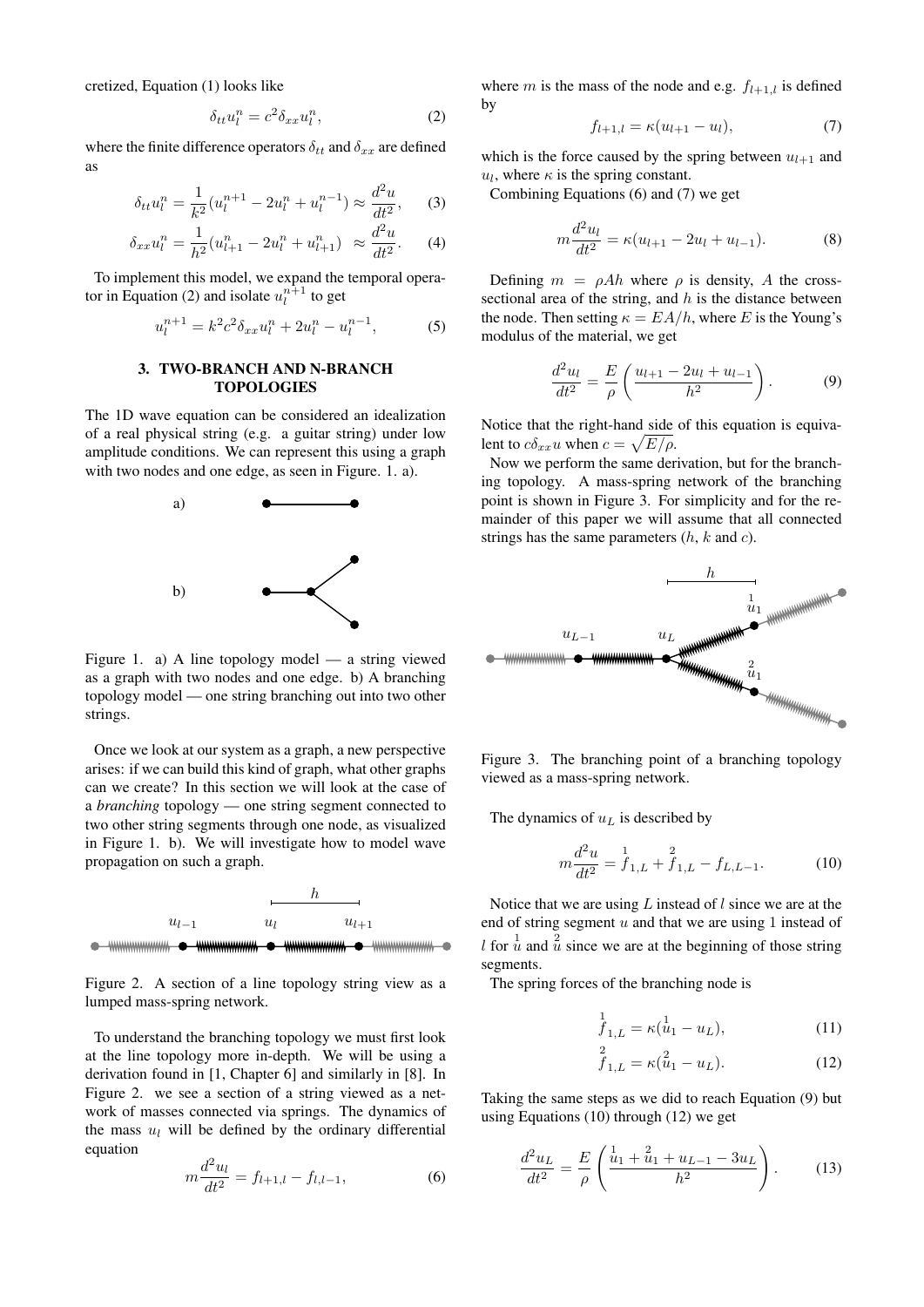By analogy to Equation [\(9\)](#page-1-7) we then have a definition for  $\delta_{xx}u_L$  in the case of the branching topology, which is

$$
\delta_{xx}u_L = \frac{1}{h^2}(\dot{u}_1 + \dot{u}_1 + u_{L-1} - 3u_L). \tag{14}
$$

<span id="page-2-2"></span>Of course we are not limited to just two branches. We can create a N-branch topology as in Figure [4.](#page-2-2)



Figure 4. A model with an N-branch topology.

Using a derivation similar to that of the two-branch model, we get a definition of  $\delta_{xx}u_L$  which looks like

<span id="page-2-3"></span>
$$
\delta_{xx} u_L = \frac{1}{h^2} \left( \sum_{\substack{\ast \\ u \in \mathbb{U}_L}} \mathfrak{F}_u - |\mathbb{U}_L| u_L \right), \tag{15}
$$

where  $\mathbb{U}_L$  is the set of all the end nodes of the string segments connected to the branching node u including  $u_{L-1}$ .

For now we have only considered a branch at the end of a string. We could just as well have considered a branch at the beginning and arrived at a result similar to Equation [\(15\)](#page-2-3). We can generalize our rule such that we can apply that rule to any point in our graph, even the internal nodes:

<span id="page-2-4"></span>
$$
\delta_{\Delta \mathbb{U}} u_l = \frac{1}{h^2} \left( \sum_{\substack{\ast \\ u \in \mathbb{U}_l}} \mathfrak{U}_u - |\mathbb{U}_l| u_l \right). \tag{16}
$$

Notice that we have changed our notation to  $\delta_{\Delta U}$  instead of  $\delta_{xx}$ . This is to avoid confusion with the one-dimensional  $\delta_{xx}$  and the  $|\mathbb{U}_l|$  dimensional  $\delta_{\Delta\mathbb{U}}$ .

Note that the angle between the strings in a junction are not considered since the nodes have no freedom of movement in the 2D plane in which we are building our graphs. Also, when drawing a graph we will usually not care about getting the distances and angles right, what's important is how the strings connect and how many internal nodes they have.

The notion of a acoustic junctions is not a new concept in physical modelling. 2D and 3D finite difference schemes already contains scattering junctions arranged as grid [\[1,](#page-6-0) Chapter 6] [\[10\]](#page-6-9), however the author has not seen the concept presented as in the current paper where the junctions do not need to be distributed homogeneously throughout the model. Likewise, the physical modeling method of *digital waveguides*, which has been proved equivalent to finite difference schemes [\[11\]](#page-6-10), use scattering junctions to great extend in order to model room and instrument acoustics [\[12\]](#page-6-11) [\[13\]](#page-6-12).

# 4. BUILDING MODELS

<span id="page-2-0"></span>Using Equation [\(16\)](#page-2-4) we are able to connect any number of strings together. For example we could take a topology

<span id="page-2-5"></span>

Figure 5. A model with a binary tree-like topology.

like Figure [1.](#page-1-2) b) and connect another layer to the rightmost nodes to get a topology like Figure [5.](#page-2-5)

In graph theory, we would call such a graph a *tree*. More generally we can call it an *acyclic graph*. Any graph we can build by only adding strings to the end of other strings will be a tree. So far all models we have looked have been trees.

<span id="page-2-6"></span>We can build more exciting graphs by connecting the ends of two strings using another string. For example, we can take the graph in Figure [5](#page-2-5) and connect the top right node to the leftmost node, resulting in the graph in Figure [6,](#page-2-6) which is a *cyclic graph*.



Figure 6. A graph with a single cycle

We may also take a string and connect its two ends, thus creating a loop as seen in Figure [7.](#page-2-7) This is a compelling case because it is a model that does not need any boundary conditions. In general, any graph without pendant nodes can be evaluated without boundary conditions. Physical models with looping topology has previously been studied in the case of Tibetan singing bowls and glass harmonicas [\[14\]](#page-6-13).



<span id="page-2-7"></span>Figure 7. A string with its two ends joined, forming a graph with a single cycle

#### 5. DENSE TOPOLOGIES

<span id="page-2-1"></span>A point that has been implicit so far is that each string in a given model must be assigned a number of internal nodes, just like we assign the ordinary 1D wave equation number of nodes when we discretize it.

If we construct a model in which there are no strings longer than one between each branching node, we say that the model is dense  $<sup>1</sup>$  $<sup>1</sup>$  $<sup>1</sup>$ .</sup>

<span id="page-2-8"></span><sup>&</sup>lt;sup>1</sup> Note that some dense models may have string segments longer than one at the edges, we will ignore this fact for now since the internal structure of such a model will be dense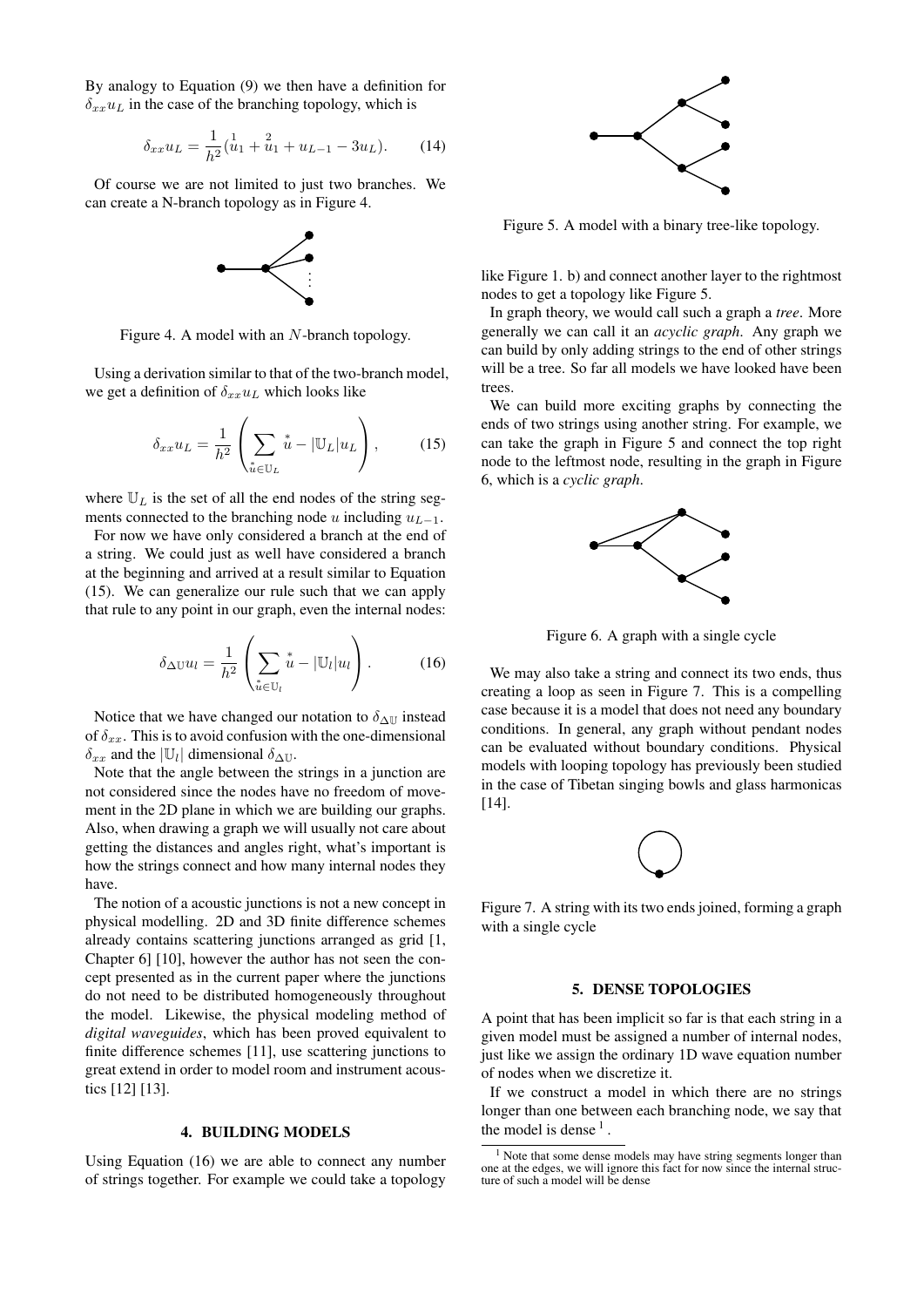<span id="page-3-1"></span>

Figure 8. A dense rectangular grid. The zigzag lines, symbolising springs, are drawn to show that the model has no internal strings.

One well known dense model is the rectangular grid, as seen in Figure [8.](#page-3-1) When we wish to update one of the inner nodes  $\hat{u}^{x,y}$  we use Equation [\(16\)](#page-2-4), which in this case takes the form

<span id="page-3-2"></span>
$$
\delta_{xx}^{x,y} = \frac{1}{h^2} \begin{pmatrix} x, y-1 \\ u \end{pmatrix} + \frac{x-1}{u} y + \frac{x+1}{u} y + \frac{x, y+1}{u} - 4 \frac{x, y}{u} \begin{pmatrix} 1 \\ 1 \end{pmatrix} . \tag{17}
$$

The two-dimensional version of the wave equation, which models wave propagation on a non-stiff membrane is defined by [\[1,](#page-6-0) Chapter 5]

$$
\frac{\partial^2 u}{\partial t^2} = c^2 \left( \frac{\partial^2 u}{\partial x^2} + \frac{\partial^2 u}{\partial y^2} \right).
$$
 (18)

A finite difference scheme for this could look like

$$
\delta_{tt}^{x,y} = c^2 \left( \delta_{xx}^{x,y} u + \delta_{yy}^{x,y} u \right). \tag{19}
$$

If we expand the spatial difference operators we get

$$
\delta_{xx}^{x,y}u + \delta_{yy}^{x,y}u = \frac{1}{h^2} \left( x, y^{-1} + x^{-1,y} + x^{y+1,y} + x^{y+1} - 4 \, u \right),\tag{20}
$$

which is equivalent to Equation [\(17\)](#page-3-2). Therefore, the model in Figure [8.](#page-3-1) is equivalent to the discretized 2D wave equation.

However, since we are building grids using nodes and not from the definition of the 2D partial derivative, we can build grids which are not rectangular. For example, Figure [9.](#page-3-3) shows a hexagonal grid.

<span id="page-3-3"></span>

Figure 9. A dense hexagon grid.

Grid configurations are common throughout physical modeling literature. Especially the method of using digital waveguides has investigated various grid configurations and provide tools for building arbitrary typologies. Since Digital waveguides has as been proved equal to finite-difference schemes the result of those studies should be applicable to graph physical models as well [\[15\]](#page-6-14) [\[5\]](#page-6-4) [\[11\]](#page-6-10).

Say we wanted to model the wave propagation on a 2D membrane, which kind of grid would be more efficient with respect to area covered? If we first look at the rectangular grid we see that we cover

$$
R_4 = \frac{A}{N} = \frac{1}{4}
$$
 (21)

unit area per node. Where  $A$  is the area of a grid unit, and  $N$  is the number of nodes in each unit, considering only inner grid units.

If we do the same for the hexagonal grid we get

√

$$
R_6 = \frac{A}{N} = \frac{3\sqrt{3}(1^2)/2}{6} = \frac{\sqrt{3}}{4}.
$$
 (22)

Since we have that

$$
\frac{\sqrt{3}}{4} > \frac{1}{4},\tag{23}
$$

we can cover more area using the same amount of nodes when arranging them in a hexagonal grid, compared to a rectangular grid, giving us a more efficient model.

Furthermore, each node of an inner grid unit in the rectangular grid has connectivity 4 (each node connects to four other nodes), while the hexagon grid has connectivity 3. One can infer from the results of Section [7.](#page-4-0) that if we have the same amount of nodes, this causes the hexagon grid to have a lower computational complexity than the rectangular grid.

The differences between rectangular and hexagonal grids have been investigated before by Bilbao and Hamilton in [\[10\]](#page-6-9), where they arrive at a conclusion similar the one presented here with the addition of also analysing the dispersion of each configuration.

Much is still left to be said about dense configurations. One does not have limit oneself to regular grids or grids at all. However, the nuances of various dense configurations are beyond the scope of the current project and could be enough work for a separate paper.

# 6. BOUNDARY CONDITIONS

<span id="page-3-0"></span>To evaluate most models we need to decide on which boundary conditions to use for at least the pendant nodes.

When considering a string topology model we need only apply boundary conditions at the two ends. However, since graph models can have multiple pendant nodes, we might need to decide on more than two boundary conditions. In the case of models with no pendant nodes, we do not necessarily need any boundary conditions.

A non-pendant node may have multiple boundary conditions. Take the example of a rectangular plate which is clamped at the left and right edges and free to move at the top and bottom edges. In this case the corners of the plate will have a "free" boundary condition in the top-bottom direction and a "clamped" boundary condition in the leftright direction. For our graph models we will similarly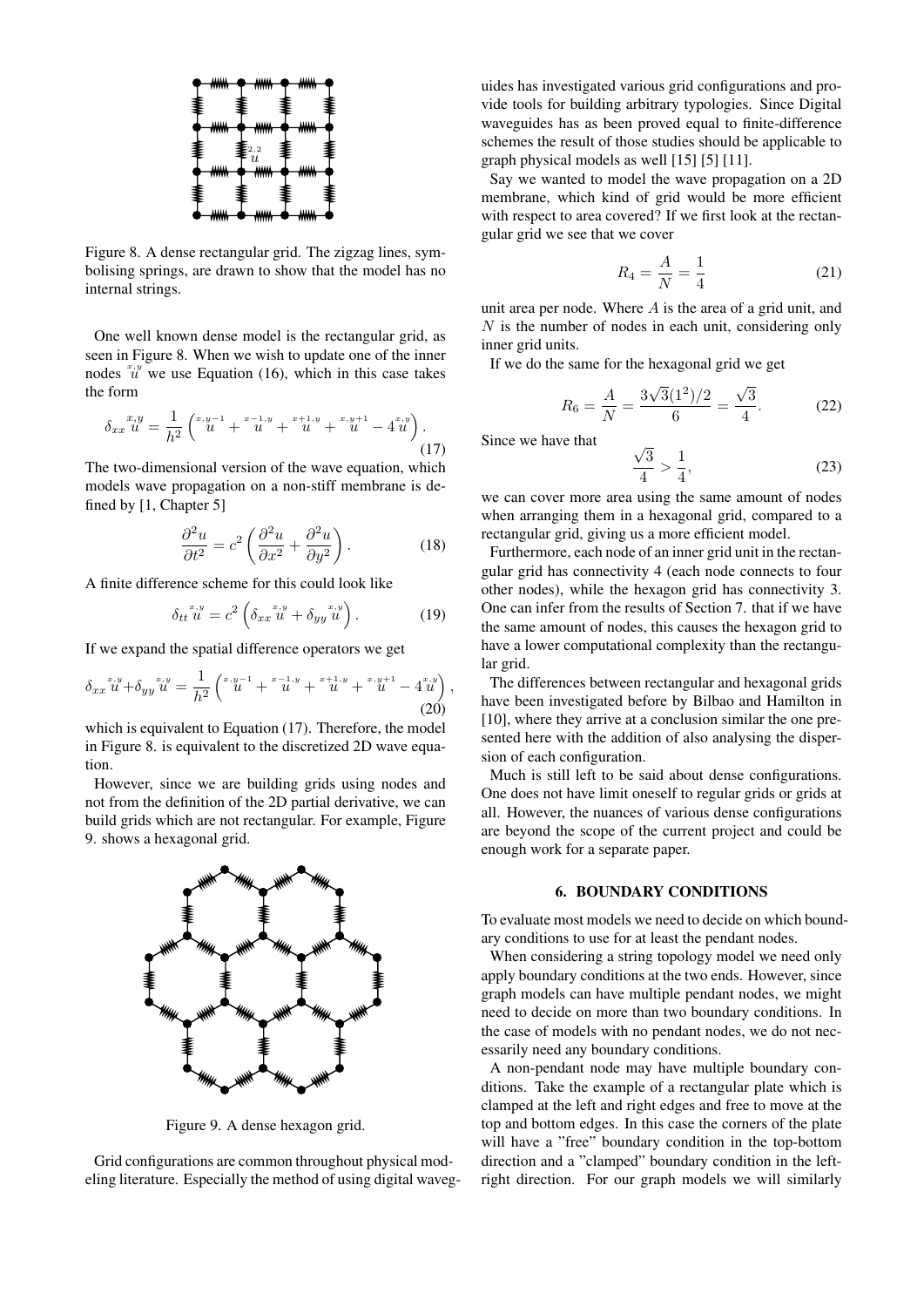have to decide on a boundary condition for each direction, however, our models may have more than two directions. If a node in our model has boundary conditions we call it an *edge node*.

The number of boundary conditions to be decided for an edge node will be the same as its connectivity. For example, if we consider the middle node in Figure [1.](#page-1-2) b) to be an edge node, we need to implement boundary conditions for the directions of each of the three connected strings.

Two commonly used boundary conditions are [\[1\]](#page-6-0)

$$
u = 0
$$
 (Dirichlet), (24)

$$
u_x = 0
$$
 (Neumann). (25)

For simplicity we will assume for a given node, all directions will have the same boundary condition.

To implement the Dirichlet condition we introduce a virtual node with a constant value 0 for each direction. This gives us the update rule

$$
\delta_{\Delta \mathbb{U}} u_l^n = \frac{1}{h^2} \left( \sum_{\mathbf{\tilde{u}} \in \mathbb{U}_l} \mathbf{\tilde{u}} - 2 \left( |\mathbb{U}_l| \right) u_l \right). \tag{26}
$$

Implementation of the Neumann condition involves setting  $\delta_t = \frac{1}{2h} \left( u_{l+1}^n - u_{l-1}^n \right) = 0$  for each direction, which amounts to creating a virtual node with the same value as the real node of that direction, see [\[1,](#page-6-0) chapter 5.2.8] for further details. Doing this we get an update rule which looks like

$$
\delta_{\Delta \mathbb{U}} u_l^n = \frac{1}{h^2} \left( 2 \sum_{\substack{\ast \\ u \in \mathbb{U}_l}} \mathring{u} - 2 |\mathbb{U}_l| u_l \right). \tag{27}
$$

There are lots of other options for boundary conditions apart from Neumann and Dirichlet, see e.g. [\[9,](#page-6-8) chapter 19] for some choices.

## 7. COMPUTATIONAL COMPLEXITY

<span id="page-4-0"></span>Knowing the computational complexity of a given model is critical if one wishes to run large models or run models in real time. Since graph theory is a well studied area of computer science a lot of existing material will cover complexity analysis similar to the one of this section (see e.g. [\[16\]](#page-6-15)). Despite this we will still go through a basic complexity analysis specific to the topic at hand.

The complexity of a node will depend on the amount of connections to it. Evaluating Equation [\(16\)](#page-2-4) for a pendant node will take just one operation when disregarding the division by  $h^2$ . Connected notes will take  $|\mathbb{U}|+1$  operations:  $|U - 1|$  operations for the summation and two for the last addition and multiplication.

If we disallow cycles, the worst case model is then the string topology model because it has the lowest amount of pendant nodes. The complexity of the string model is  $3(n-2)+2=\mathcal{O}(n)$ . The acyclic model with the highest amount of pendant nodes has one node connected to every other node in the model, this has complexity  $n + (n-1) =$  $\mathcal{O}(n)$ . Thus any acyclic will have complexity  $\mathcal{O}(n)$ .

If we allow cycles we may increase the complexity of our model. The most complex model is the one where every node connects to every other node, giving us a complexity of  $n(n + 1) = \mathcal{O}(n^2)$ , which is thus the upper bound of any model we can build.

### 8. HARMONIC CONTENT

<span id="page-4-1"></span>Finding the harmonic content of a given model can be done using common methods for computing the natural modes of a mass-spring system [\[1,](#page-6-0) chapter 3]. This method is completely standard and should be found in any good textbook on the subject, but is presented here specific to the topic at hand.

A given mass spring system can be described using the equation

<span id="page-4-2"></span>
$$
M\ddot{u} + Ku = 0, \qquad (28)
$$

where M encodes the masses, K the spring constants and u the displacements of the masses.

We then assume that Equation [\(28\)](#page-4-2) has a solution of the form

$$
\mathbf{u} = \mathbf{U}e^{i\omega t},\tag{29}
$$

which we plug back into Equation [\(28\)](#page-4-2) to get

$$
(\mathbf{K} - \omega^2 \mathbf{M}) \mathbf{U} e^{i\omega t} = \mathbf{0}
$$
 (30)

and since  $e^{i\omega t} \neq 0$  we have that

$$
(\mathbf{K} - \omega^2 \mathbf{M}) \mathbf{U} = \mathbf{0}.
$$
 (31)

Multiplying through by  $M^{-1}$  we get

$$
\left(\mathbf{M}^{-1}\mathbf{K} - \omega^2 \mathbf{I}\right)\mathbf{U} = \mathbf{0},\tag{32}
$$

which is analogous to the canonical form of the eigenvalue problem

$$
(\mathbf{A} - \lambda \mathbf{I}) \mathbf{v} = \mathbf{0} \tag{33}
$$

when setting  $\mathbf{A} = \mathbf{M}^{-1}\mathbf{K}$  and  $\lambda = \omega^2$ .

Therefore finding the eigenvalues of  $M^{-1}K$  will give us the frequencies of the natural modes of the system, the corresponding eigenvectors v will be the shape of the given mode.

Since our models are characterized by the wave speed  $c<sup>2</sup>$ and the topology of the graph, we need a way deriving M and K from these.

Using the definitions from Section [3.](#page-1-0) and selecting  $A = 1$ and  $\rho = 1$  we get

$$
\kappa = \frac{c^2}{h} \quad \text{and} \quad m = h. \tag{34}
$$

Since all nodes in our system have the same mass we have

$$
\mathbf{M} = h\mathbf{I}.\tag{35}
$$

The shape of  $K$  will depend on the topology of the graph. For example, considering only the center node  $u<sub>L</sub>$  of Figure [3.](#page-1-6) we get matrices which look like

$$
\mathbf{Ku} = \begin{bmatrix} \kappa & -3\kappa & \kappa & \kappa \\ \kappa & -3\kappa & \kappa & \kappa \\ \cdots & \cdots & \vdots \\ \end{bmatrix} \begin{bmatrix} u_{L-1} \\ u_L \\ \hat{u}_1 \\ \hat{u}_1 \end{bmatrix} . \tag{36}
$$

This process of building the  $K$  matrix can and should be done using software for models of large sizes.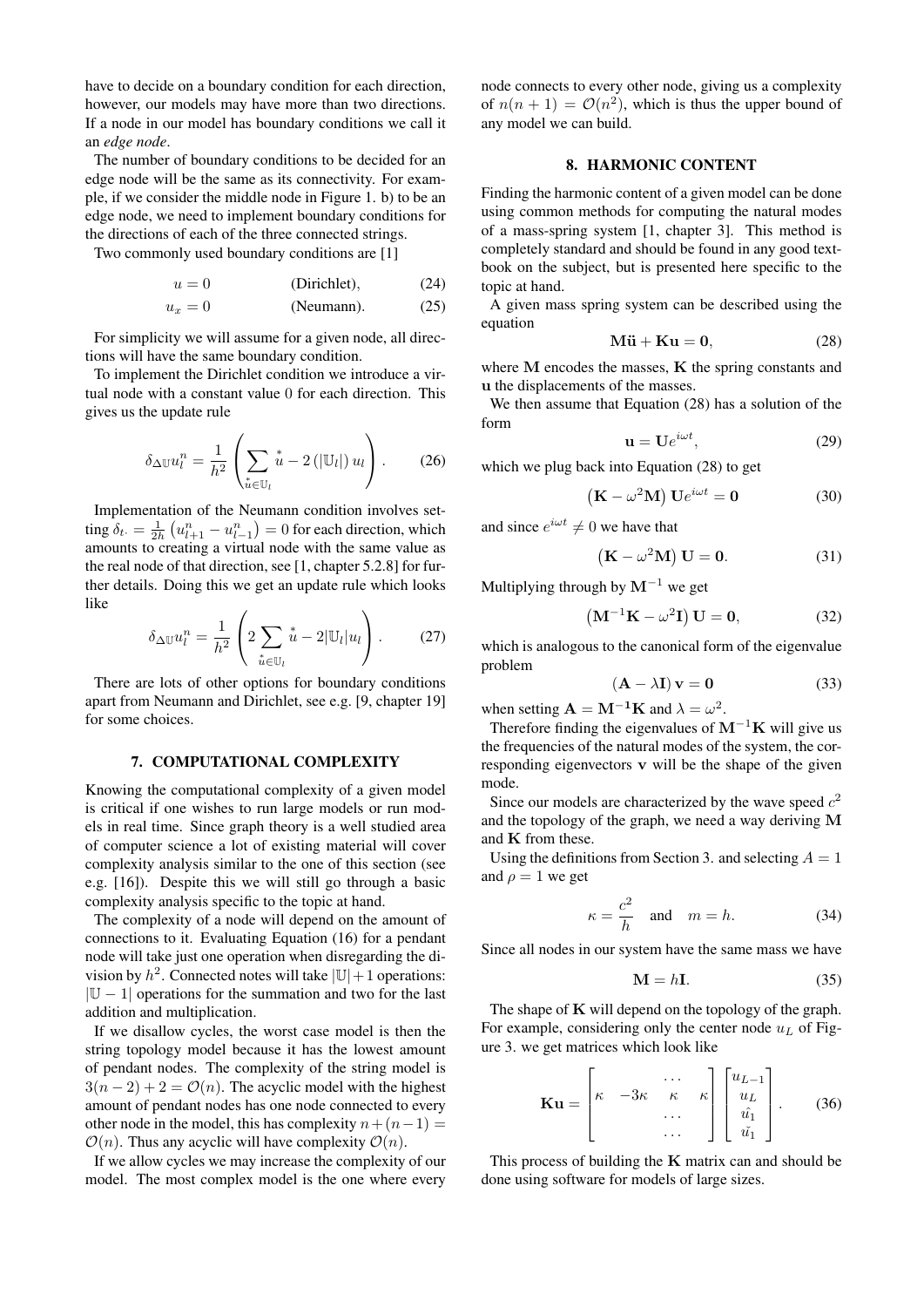### 9. EXTENSIONS

So far we have looked only at the case of building models from the 1D wave equation. It is, however, possible to use the same principles for other acoustic objects.

For example, we can take a linear bar model [\[1\]](#page-6-0)

$$
\frac{d^2}{dt^2}u = -\kappa^2 \frac{d^4}{dx^4}u,\t\t(37)
$$

which can be discretized as

$$
\delta_{tt}u_l^n = -\kappa^2 \delta_{xx}\delta_{xx}u_l^n, \qquad (38)
$$

after which we apply Equation [\(10\)](#page-1-8) instead of  $\delta_{xx}$  to get

$$
\delta_{tt}u_l^n = -\kappa^2 \delta_{\Delta\mathbb{U}}\delta_{\Delta\mathbb{U}}u_l^n,\tag{39}
$$

from which we can isolate  $u_l^{n+1}$  to get our update rule. For clarity, the operator  $\delta_{\Delta\mathbb{U}}\delta_{\Delta\mathbb{U}}$  is evaluated as

 $\overline{1}$  $\lambda$ 

$$
\delta_{\Delta \mathbb{U}} \delta_{\Delta \mathbb{U}} u_l^n = \frac{1}{h^2} \left( \sum_{\mathbf{u} \in \mathbb{U}_l} \delta_{\Delta \mathbb{U}} \mathbf{u}^n - |\mathbb{U}_l| \delta_{\Delta \mathbb{U}} u_l^n \right). \tag{40}
$$

One can also extend models by adding dampening. For example we can build 1D wave equation based model with dampening by starting with the equation

$$
u_{tt} = c^2 u_{xx} - 2\sigma_0 u_t + 2\sigma_1 u_{txx}, \tag{41}
$$

where  $\sigma_0$  is a constant controlling frequency independent loss and  $\sigma_1$  controlling frequency dependent loss [\[2\]](#page-6-1), and discretizing it like

$$
\delta_{tt}u_l^n = c^2 \delta_{\Delta U} - \sigma_0 \delta_t u_l^n + 2\sigma_1 \delta_t \delta_{\Delta U} u_l^n. \tag{42}
$$

#### 10. IMPLEMENTATION

<span id="page-5-0"></span>A reference implementation in MATLAB is available on-line<sup>[2](#page-5-3)</sup>, providing a class for building models by creating strings, connecting them, and adding boundary conditions, after which one can compute the  $\delta_{\Delta \mathbb{U}}$  and  $\delta_{\Delta \mathbb{U}}\delta_{\Delta \mathbb{U}}$  operators.

Using the main class, an implementation of a 1D wave equation based model is provided, with and without dampening. An implementation of the linear bar model is also provided, again with and without dampening, showcasing the use of the  $\delta_{\Delta U} \delta_{\Delta U}$  operator.

The repository also contains a work in progress — though usable — interactive GUI application written in C++ / JUCE, which will serve as a test bed for various model topologies, extensions and exiters.

## 11. FUTURE WORK

<span id="page-5-1"></span>The most pressing issue for the practical utility of the current research is to show stability conditions for a given graph. This could likely be done using the energy method. Tree-like graphs seem to have excellent stability conditions comparable to the 1D wave equation, which is stable whenever  $ck/h \le 1$  [\[1,](#page-6-0) Chapter 6]. However, since we can build meshes equal to the 2D wave equation, there must also be a case where the stability condition is  $ck/h \leq 1/\sqrt{2}$  [\[1,](#page-6-0) Chapter 11].

Some feature of the topology of a model must be the determining factor for the stability condition. Finding a condition such that the stability of a given graph can be known before evaluating it is of vital importance if algorithms such as these should ever be used by non-experts.

Like other finite difference models, we need a way of exciting the system. Many choices are available ranging from simple initial conditions, to advanced bow, hammer or reed excitation (see e.g. [\[17\]](#page-6-16)). Any exciter applicable to the 1D wave equation should be applicable to graph based models.

More work can be done investigating the frequency content of graphs. For example, how does the relationship between the lengths of the string in the branching topology affect the modal frequencies? and what happens when we introduce cycles into our model? How do models behave when built using stiff strings or bar models?

Throughout this paper we have considered junctions between strings of equal stiffness. One could derive rules similar to the ones in this paper, but for strings with differing stiffness, which would lead to even more ways of building graphs.

Lastly, there is of course a lot of time to be spent exploring the various timbres and artistic uses of graph based physical models, and related to that, new interfaces for controlling and performing with such models.

# 12. CONCLUSION

<span id="page-5-2"></span>In this paper we have explored some of the fundamental concepts of constructing and analysing graph based physical models for sound synthesis.

Starting with a review of the 1D wave equation and one of its derivations using mass-spring networks, we showed how to build a second order difference operator applicable to the end of a string which branches out into  $N$  other strings. Using this we are able to construct any kind of cyclic and acyclic graph.

When a model is built without string segments longer than one, we call it dense. We showed that using our new difference operator, we can build a model which is equivalent to a discretization of the 2D wave equation. We then created a grid using hexagons and found that it was superior to the rectangular grid with regards to stability and computational complexity.

Like other finite-difference schemes we needed to decide on some boundary conditions for the edge nodes in our models. We reviewed the Neumann and Dirichlet boundary conditions and showed how to implement them for graph models.

By reasoning about the number of pendant nodes in a graph, we demonstrated that acyclic models have a computational complexity of  $\mathcal{O}(N)$ , and that cyclic graphs have a worst case complexity of  $\mathcal{O}(N^2)$ .

Using common methods for analyzing vibrating systems, we showed how to use the parameters of our model to set

<span id="page-5-3"></span><sup>2</sup> [https://github.com/PelleJuul/](https://github.com/PelleJuul/graph-physical-models) [graph-physical-models](https://github.com/PelleJuul/graph-physical-models)